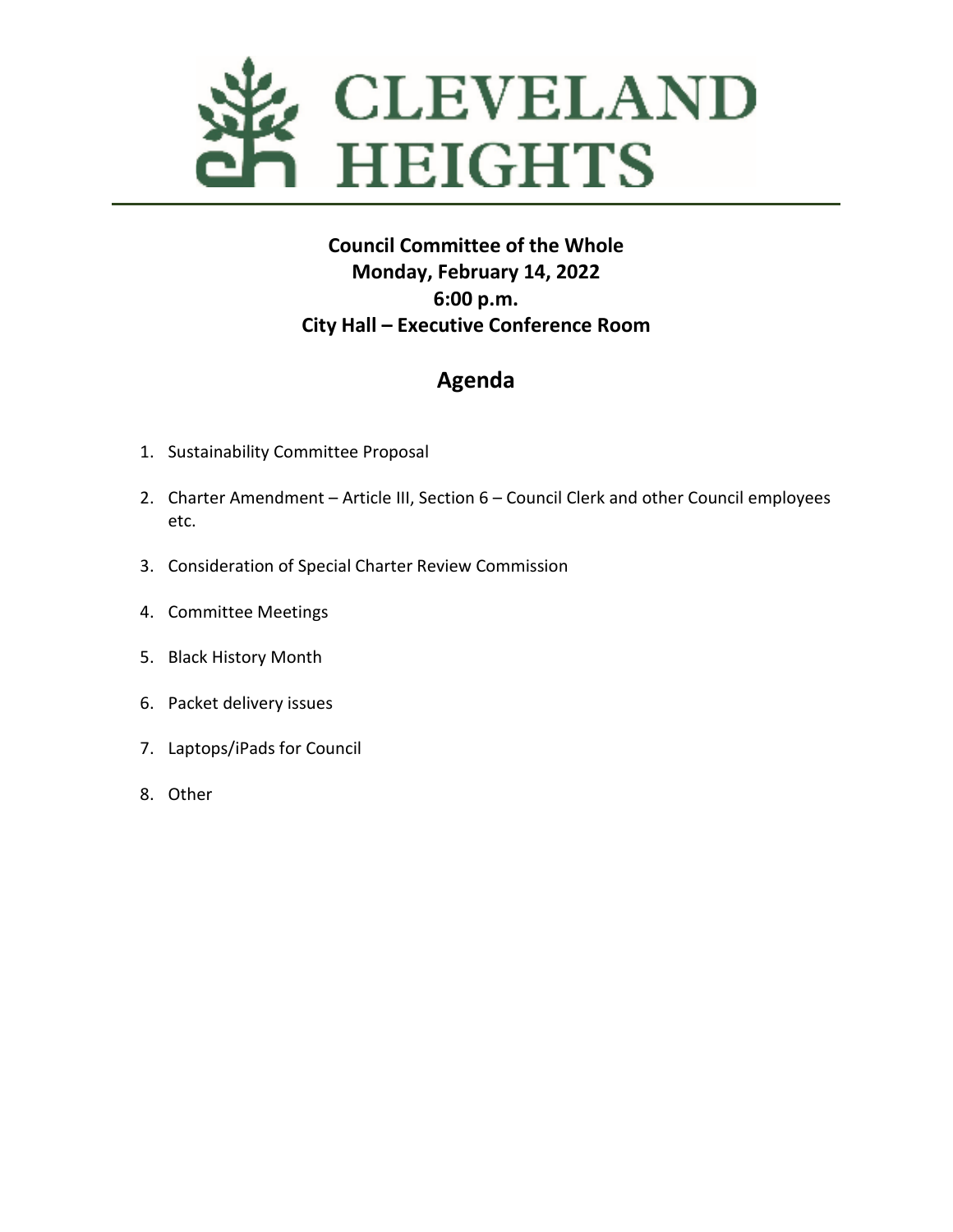#### **Resolution Declaring Climate Change an Emergency and Creating an Environmental Sustainability Committee**

#### **DRAFT FOR DISCUSSION PURPOSES**

RESOLUTION declaring climate change an emergency and establishing a Cleveland Heights Environmental Sustainability Committee.

WHEREAS, the United Nations Intergovernmental Panel on Climate Change (IPCC) has made clear that we are in a global climate emergency by documenting the extent, speed, and acceleration of global climate change and planetary warming, and their dramatic effects on our Earth; and

WHEREAS, the National Oceanic and Atmospheric Administration has determined that climate change is already increasing the frequency of extreme weather and other climate-related disasters, including fresh-water scarcity and droughts, floods, extreme weather events, increased heat, wildfires, accelerating ice mass loss that will result in sea-level rise, and species extinction; and

WHEREAS, the 2018 National Climate Assessment found that climate change due to global warming has caused, and is expected to cause additional, substantial interference with and growing losses to infrastructure, property, industry, recreation, natural resources, agricultural systems, human health and safety, the U.S. economy, and quality of life in the United States, underscoring the need for immediate climate emergency action at all levels of government; and

WHEREAS, climate-related natural disasters have increased exponentially over the past decade, costing the United States more than double the long-term average during the period of 2014 through 2018, with the National Centers for Environmental Information reporting total global costs of natural disasters from 2016 to 2021 exceeding \$100 billion each year; and

WHEREAS, in 2019, the United Nations Intergovernmental Science-Policy Platform on Biodiversity and Ecosystem Services found that human-induced climate change is pushing the planet toward a sixth mass species extinction, with experts estimating our current species loss to be between 1,000 and 10,000 times higher than the natural extinction rate, and loss of biodiversity threatens the food security, water supply, and the health of humans, and has been proven to increase the likelihood of zoonotic diseases such as COVID-19; and

WHEREAS, critical tipping points must be avoided, as they will have cascading feedback effects that are predicted to cause an increasingly uncontrollable climate emergency, and with current greenhouse gas (GHG) emission levels, many of these tipping points will be passed by 2050; and

WHEREAS, the October 8, 2018 special report of the IPCC projected that curtailing warming to 1.5°C to reduce the risks to health, livelihoods, food security, water supply, human security, economic growth, and plant and animal life this century will require an unprecedented transformation of every sector of the global economy over the subsequent 12 years; and

WHEREAS, climate change is already inflicting and will continue to inflict substantial damages to the Northeast Ohio region's physical, social, and economic well-being, and our regional climate change impacts, such as increased flooding, will continue to worsen without immediate significant action; and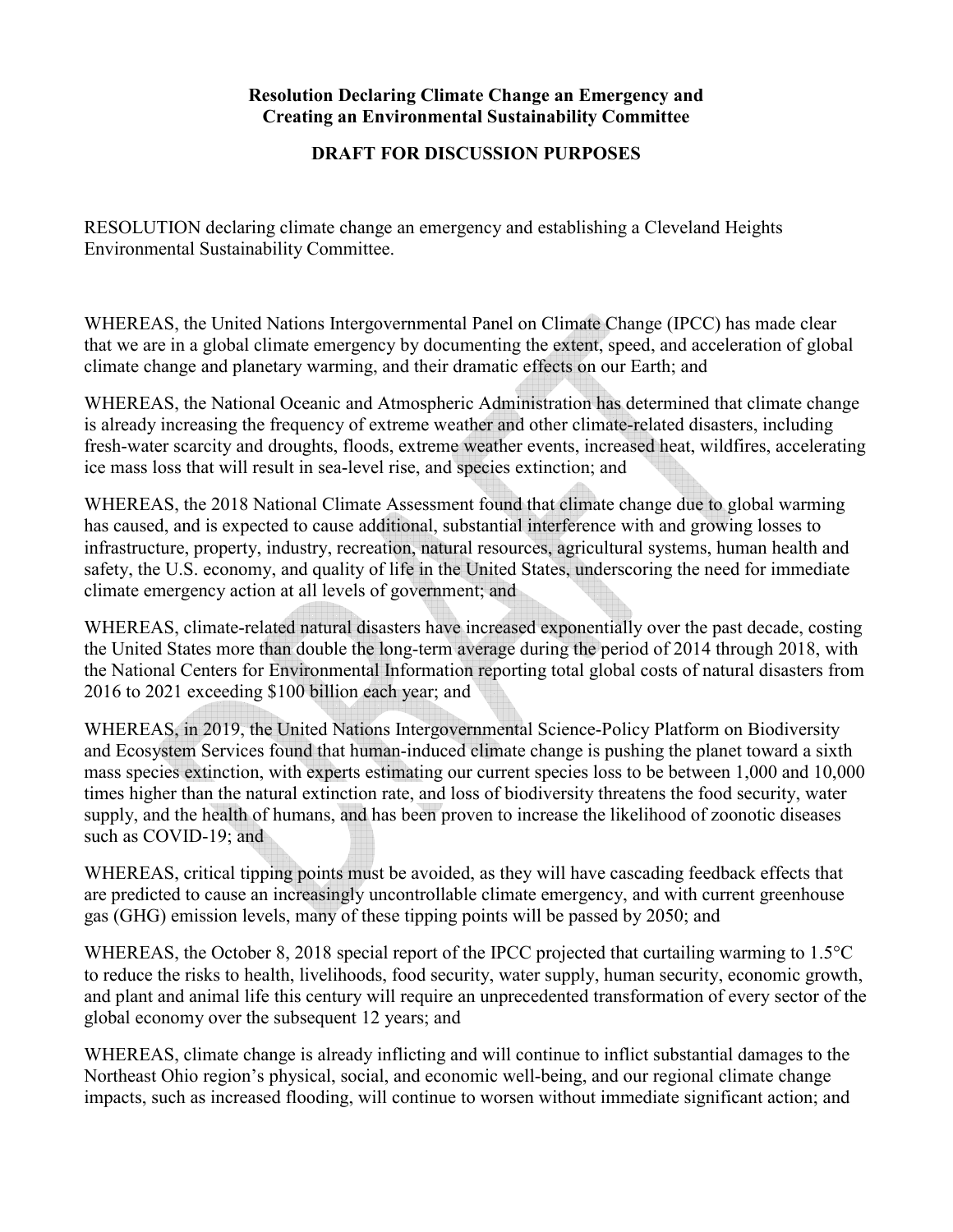WHEREAS, to avoid irreversible, catastrophic climate change impacts, we cannot only focus on reducing emissions but must also dramatically increase and enable meaningful carbon sequestration while also preparing our community for significant climate impacts, and the current pace and scale of national climate action is not sufficient to avert substantial damage to the economy, environment, and human health over the coming decades; and

WHEREAS, biodiverse green spaces, notably forests, wetlands, and riparian setbacks, must be protected and enhanced, as they are vital for environmental sustainability and regeneration by providing greater carbon sequestration, diminishing urban heat islands, reducing the harmful effects of air pollution, increasing stormwater retention and filtration, and protecting against soil erosion; and

WHEREAS, marginalized communities worldwide, including people of color, immigrants, indigenous communities, low-income people, those with disabilities, and the unhoused, are disproportionately affected by climate change and must benefit from a just transition to reach zero GHG emissions with a sustainable and equitable economy; and

WHEREAS, the massive scope and scale of action necessary to stabilize the climate will require unprecedented levels of public awareness, engagement, and deliberation to develop and implement effective, just, and equitable policies to address the climate crisis; and

WHEREAS, as part of the City's commitment to working toward racial equity in all its actions, and the City's established priorities, in particular housing quality and affordability as well as economic development, it is vital that the City's climate-related actions thoroughly integrate these commitments; and

WHEREAS, Cleveland Heights strives to be a leader in responding to the challenges of climate change and in reducing greenhouse gas (GHG) emissions through local policies and actions, including joining the Power a Clean Future Ohio coalition, installing solar panels on multiple City facilities, passing Resolution No. 138-2020 to encourage effective plans to address climate change, and passing Resolution No. 88-2017 opposing the withdrawal of the United States from the Paris Climate agreement; and

WHEREAS, other governments across the United States and the State of Ohio are taking action on climate change through measures such as hiring staff to oversee sustainability work, creating citizen Sustainability Committees, and composing and periodically updating local Climate Action Plans (CAPs); and

WHEREAS, a collaborative response to the climate crisis will require the City of Cleveland Heights to work with international, state, and local governments, as well as community partners such as non-profit organizations and businesses, to reverse the impacts of the climate crisis.

NOW, THEREFORE, BE IT RESOLVED by the Council of the City of Cleveland Heights, Ohio, that:

SECTION 1. The City of Cleveland Heights joins with communities across the United States and the world to declare that we are in a climate emergency that threatens our community and others in our nation and worldwide, and which requires mobilizing more aggressive action on all our parts.

SECTION 2. The City of Cleveland Heights does hereby require urgent and immediate mobilization of public and private resources to develop and implement a climate and sustainability plan that identifies and integrates current and future actions necessary to achieve an equitable, sustainable, and resilient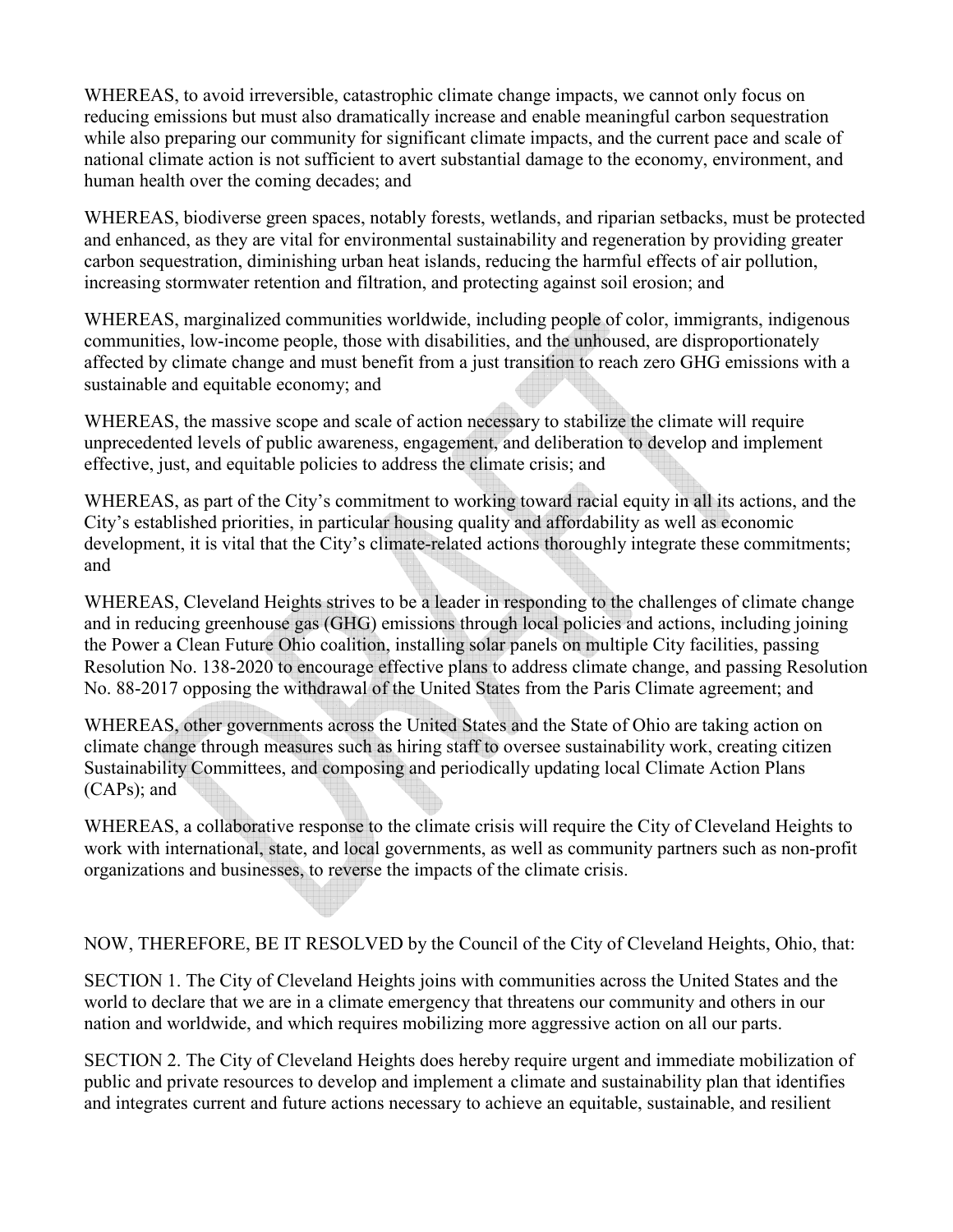economy and transition to citywide carbon-free electricity by 2030, carbon neutrality of all City-owned properties by 2045, and citywide carbon neutrality by 2050; and

SECTION 3. There is hereby established the Cleveland Heights Environmental Sustainability Committee ("Sustainability Committee"). The Sustainability Committee shall work in two phases, the first to oversee the creation and adoption of a climate action plan and the second to oversee the plan's implementation and to update and revise the plan as appropriate.

SECTION 4. Each City Council Committee will make available one (1) advisory, nonvoting seat for a member of the Sustainability Committee to serve as a designated liaison. The Sustainability Committee will recommend a designated liaison for each Council Committee, and no Sustainability Committee member shall serve concurrently on more than one Council Committee. City Council determines whether to accept the Sustainability Committee's Council Committee recommendations. If Council declines any Sustainability Committee's recommended designated liaison for any of the Council Committees, the Sustainability Committee shall appoint another member to serve as designated liaison of its own choosing. Each Council Committee shall include their appointed designated liaison in all Committee communications, except information that is confidential to Council.

SECTION 5. During the first phase of the Sustainability Committee, it shall be composed of twenty-five (25) members, who shall serve without compensation. All Sustainability Committee members shall be residents of the City. Interested residents will submit an application on a form prescribed by the City for this purpose. The members of the Sustainability Committee shall be appointed by Council by motion following a review process of applications from prospective members. The members of the Sustainability Committee shall select a chairperson, a vice chairperson to serve in the absence or unavailability of the Chair, and a Secretary. In the event of the resignation, death, or disability of a Sustainability Committee member, or removal by a majority vote of the Council for excessive absence, the City shall solicit applications, and the Sustainability Committee, after reviewing applications, will recommend applicants to Council for appointment; Council will then appoint the new member(s). Meetings of the Sustainability Committee shall be open to the public and shall be held according to a schedule to be determined by the Sustainability Committee, but in no event less frequently than monthly.

SECTION 6. The purpose of the first phase of the Sustainability Committee is to oversee either the creation of a Climate Action Plan (CAP) or the City's certification from LEED for Cities and Communities; the Sustainability Committee will decide which is better suited for Cleveland Heights. The purpose of the CAP or certification is to provide for the City a comprehensive and detailed roadmap of goals and recommendations to support the City's overall sustainability efforts. The CAP or certification should also integrate the City's other priorities, including racial equity, housing development, and economic development. The CAP or certification shall include:

- 1) An updated GHG Inventory and Climate Vulnerability Assessment
- 2) Climate action goals and measurable objectives (targets) for both City operations and the community
- 3) Clear articulation of Cleveland Heights' challenges and opportunities in meeting GHG reduction and climate adaption goals
- 4) A clear, feasible set of actions and goals that can be used both for City decision makers and community outreach and participation
- 5) A methodology for tracking and reporting progress
- 6) A plan for ensuring the actions address social and racial equity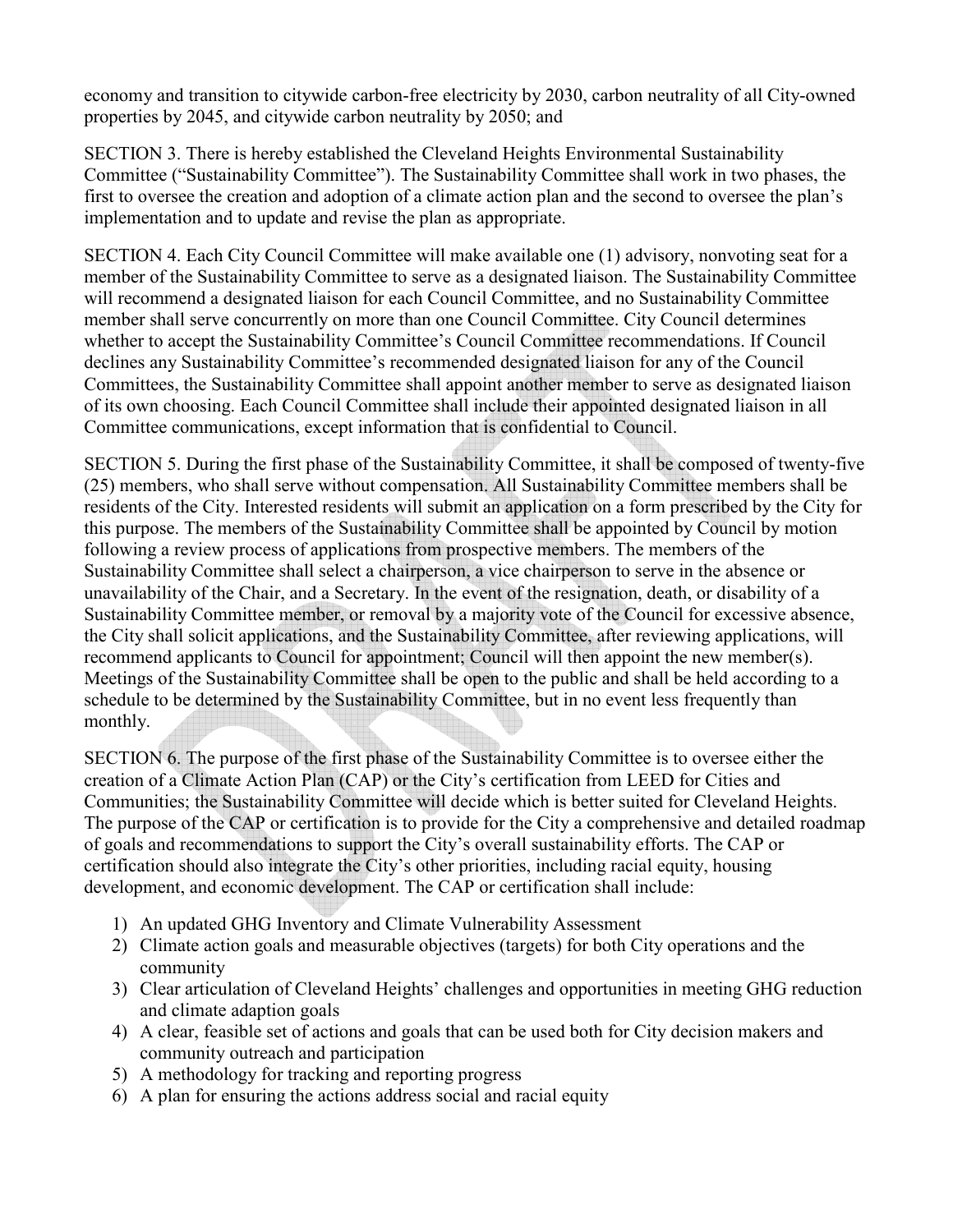7) The identification of community partnerships that can be fostered and used to help reach the City's sustainability goals

The City Council seeks results of this CAP or certification from the Sustainability Committee no later than two (2) years after the Sustainability Committee's first meeting.

SECTION 7. Upon completion of the CAP or certification and its adoption by City Council, the Sustainability Committee will enter the second phase, which will be its composition thereafter. In its second phase, the Sustainability Committee shall be composed of eleven (11) members, who shall serve without compensation. All Sustainability Committee members shall be residents of the City. Interested residents will submit an application on a form prescribed by the City for this purpose. The members of the Sustainability Committee shall be appointed by Council by motion following a review process of applications from prospective members. The members of the Sustainability Committee shall select a chairperson, a vice chairperson to serve in the absence or unavailability of the Chair, and a Secretary. In the event of the resignation, death, or disability of a Sustainability Committee member, or removal by a majority vote of the Council for excessive absence, the City shall solicit applications, and the Sustainability Committee, after reviewing applications, will recommend applicants to Council for appointment; Council will then appoint the new member(s). Meetings of the Sustainability Committee shall be open to the public and shall be held according to a schedule to be determined by the Sustainability Committee, but in no event less frequently than monthly.

SECTION 8. The purpose of the second phase is to oversee the implementation of the CAP or the certification's goals and to update and revise plans and targets as appropriate. The Sustainability Committee shall provide the Mayor and Council with an annual review of the City's progress toward reaching its sustainability goals, and providing action items for the Mayor and Council to complete in the coming year to stay on track with the City's established sustainability targets.

SECTION 9. Notice of the passage of this Resolution shall be given by publishing the title and abstract of its contents, prepared by the Director of Law, once in one newspaper of general circulation in the City of Cleveland Heights.

SECTION 10. This Resolution is hereby declared to be an emergency measure immediately necessary for the preservation of the public peace, health and safety of the inhabitants of the City of Cleveland Heights, such emergency being the urgent need to obtain the advice and recommendations of the Environmental Sustainability Committee without delay. Wherefore, provided it receives the affirmative vote of five (5) or more of the members elected or appointed to this Council, this Resolution shall take effect and be in force immediately upon its passage; otherwise, it shall take effect and be in force from and after the earliest time allowed by law.

SECTION 11. The Clerk of Council is hereby authorized and directed to forward a certified copy of this Resolution to President Joe Biden, Vice-President Kamala Harris, Governor Mike DeWine, U.S. Representative Shontel Brown, U.S. Senators Sherrod Brown and Rob Portman, State Senator Sandra Williams, and State Representative Janine Boyd.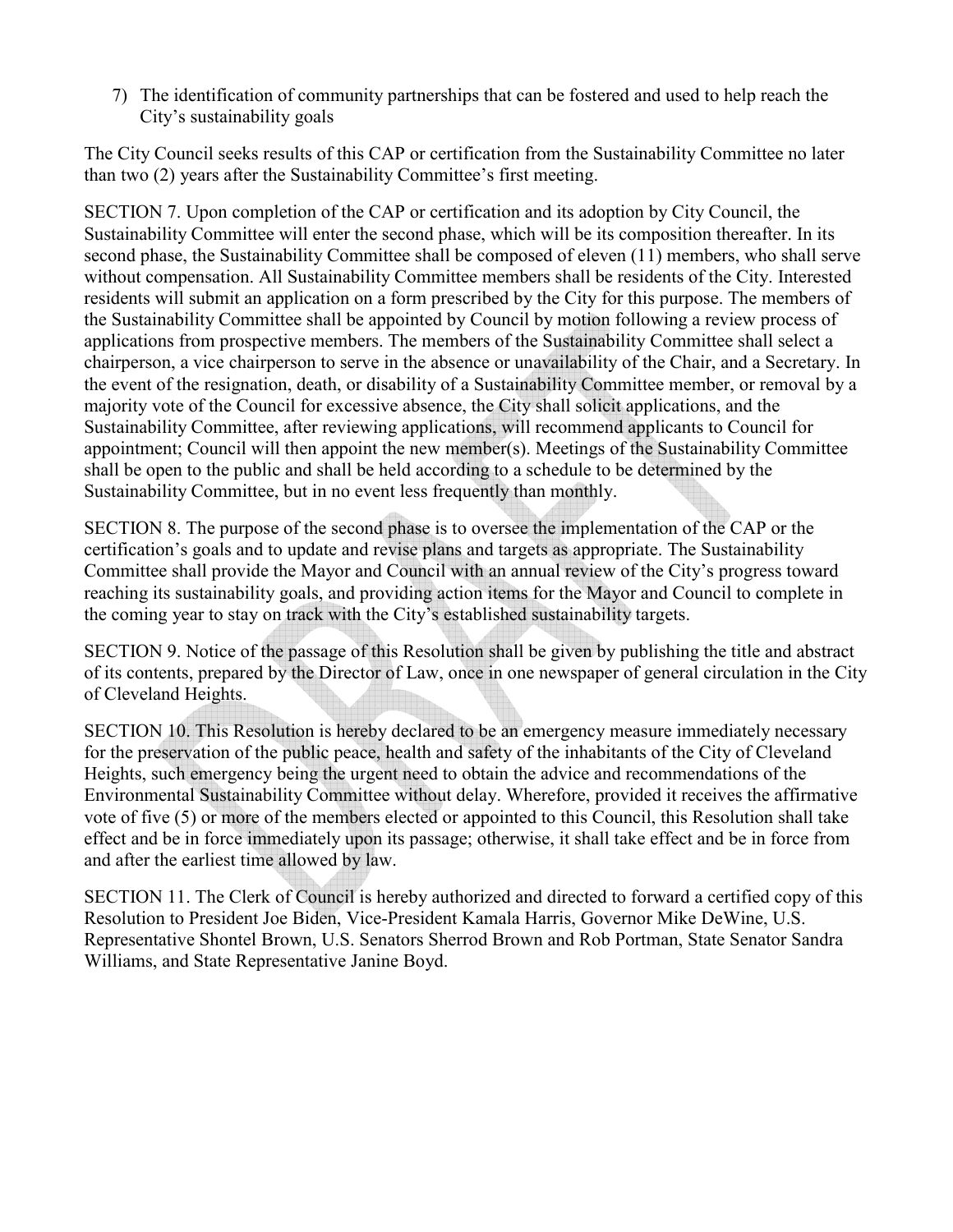Proposed: 02/07/2022

ORDINANCE NO. 15-2022 (AS), *Second Reading* 

#### By Council Member

An Ordinance providing for the submission to the electors of the City of Cleveland Heights of proposed amendments to the Charter of the City of Cleveland Heights for placement on the May 3, 2022 ballot; and declaring an emergency.

WHEREAS, Article III-6 of the Charter of the City of Cleveland Heights provides, in part, that "the Director of Finance shall serve as ex officio Clerk of the Council"; and

 WHEREAS, this Council recognizes the significant and important duties undertaken by the Director of Finance and wishes to eliminate the requirement that the position simultaneously serve as Clerk of Council, to allow the Director of Finance to focus solely and exclusively on the duties and responsibilities of the position of Director of Finance; and

 WHEREAS, this Council believes that the duties of the position of Clerk of Council would be most effectively performed by ensuring this Council has the authority to hire and direct the work of its own Clerk directly, who shall serve at the pleasure of the Council; and

 WHEREAS, this Council further wishes to ensure that it has authority to employ, appoint, hire, or otherwise engage any employee, consultant, independent contractor, or other persons as the Council deems necessary for the discharge of its duties under the Charter for the benefit of the City and its residents; and

WHEREAS, pursuant to Article XIII of the Charter of the City of Cleveland Heights and the Constitution of the State of Ohio, this Council has determined to authorize and direct the submission to the electors of the City of Cleveland Heights of proposed charter amendments at the primary election to be held on Tuesday, May 3, 2022, which election is not less than 60 nor more than 120 days from the effective date of this Ordinance, and that submitting the same to the electors is in the best interest of the City and its residents; and

WHEREAS, Article XIII of the Charter of the City of Cleveland Heights provides that amendments to the Charter may be submitted to the electors of the City of Cleveland Heights by a vote of five (5) or more members of this Council.

BE IT ORDAINED by the Council of the City of Cleveland Heights, Ohio, that:

SECTION 1. This Council directs that there shall be submitted to a vote of the electors of the City of Cleveland Heights, at the primary election to be held at the usual places of voting in said City on Tuesday, May 3, 2022, the question of whether the selected provision of the Charter of the City of Cleveland Heights should be amended to read as set forth in the document attached hereto as Exhibit A and incorporated herein by reference.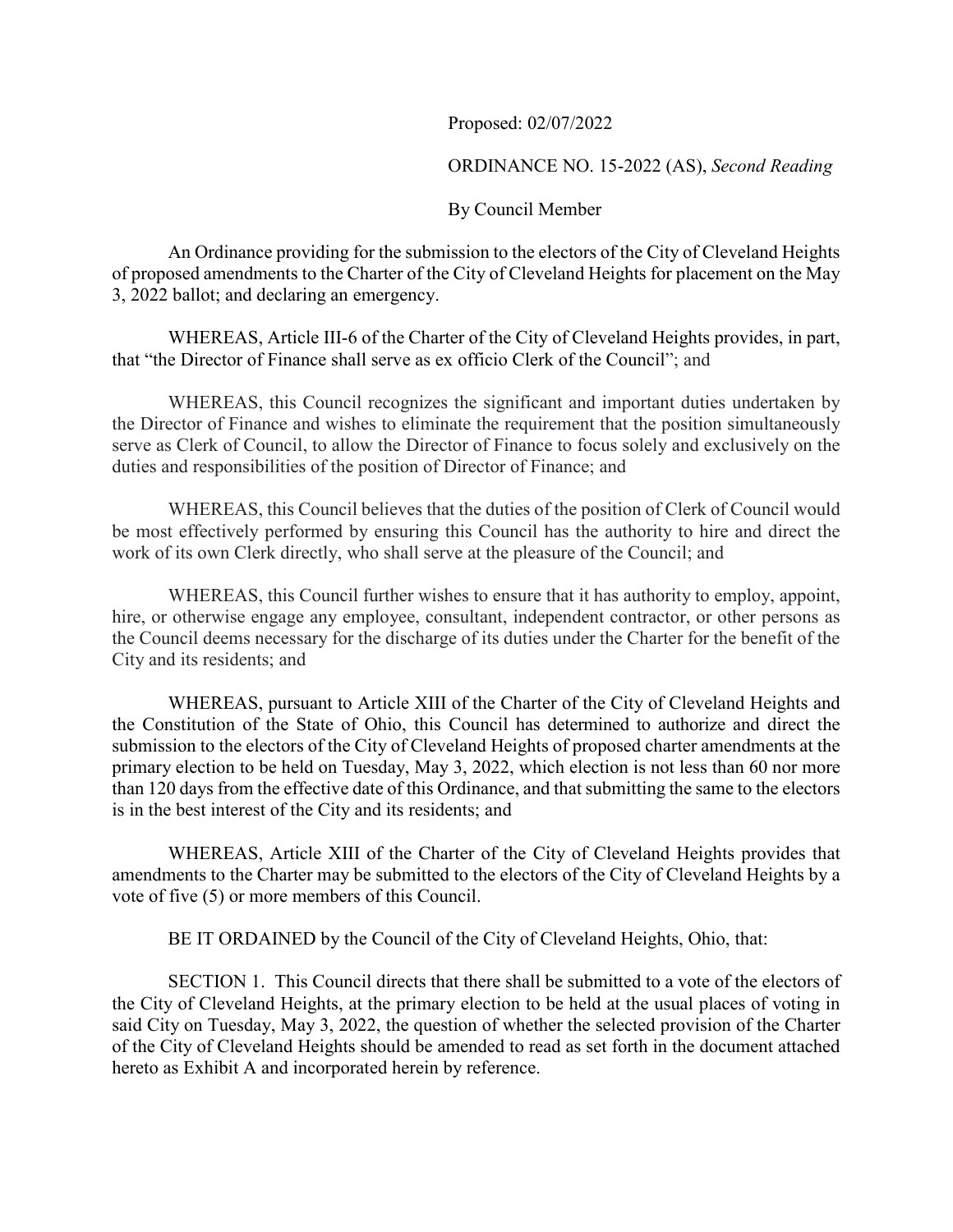SECTION 2. The Cuyahoga County Board of Elections is hereby directed to submit the following question to the electors of the City of Cleveland Heights at the primary election on Tuesday, May 3, 2022 in substantially this form:

#### PROPOSED CHARTER AMENDMENT

A majority affirmative vote is necessary for passage.

**"Shall Article III, Section 6 of the Charter of the City of Cleveland Heights be amended to provide that City Council may appoint, employ or otherwise engage its own Clerk of Council and any other employee, consultant, or person, and to remove the requirement that the Director of Finance serve as ex officio Clerk of the Council?** 

#### Yes No"

SECTION 3. The Clerk of Council is hereby instructed to file forthwith a certified copy of this Ordinance and the proposed form of the ballot question with the Cuyahoga County Board of Elections not less than sixty (60) nor more than one hundred twenty (120) days prior to May 3, 2022, for the Board's processing in the manner provided by the general laws of the State of Ohio.

 SECTION 4. The Clerk of Council is hereby directed to provide notice of the proposed amendments pursuant to Article VIII-5 of the Charter of the City of Cleveland Heights, by either: (1) printing or mailing to each registered elector an official publicity pamphlet, or (2) publicizing official publicity in a newspaper published and generally circulated in the City, or if no such newspaper is published in the City, then in a newspaper of general circulation within the City, at least once a week for not less than two consecutive weeks with the first publication being at least thirty (30) days prior to May 3, 2022. Such publicity pamphlet or publication shall contain a full text of the proposed Charter amendment, with the respective ballot title, together with any explanation or argument for or against such measure which may have been filed with the Clerk of Council.

SECTION 5. Pursuant to Article XIII of the Charter of the City of Cleveland Heights, if the majority of electors voting thereon vote in favor of adopting the proposed amendments to the Charter of the City of Cleveland Heights, it shall become a part of the Charter at the time fixed in the amendments, and if no time is fixed therein, then such amendments shall become a part of the Charter upon its approval by the electors.

SECTION 6. This Ordinance is hereby declared to be an emergency measure immediately necessary for the preservation of the public peace, health and safety of the inhabitants of the City of Cleveland Heights, such emergency being the need to timely submit to the electors of the City of Cleveland Heights the proposed amendments to Charter of the City of Cleveland Heights amendments in time to meet Board of Elections deadlines. Wherefore, provided it receives the affirmative vote of five (5) or more members elected or appointed to this Council, this Ordinance shall take effect and be in force immediately upon its passage; otherwise, it shall take effect and be in force from and after the earliest time allowed by law.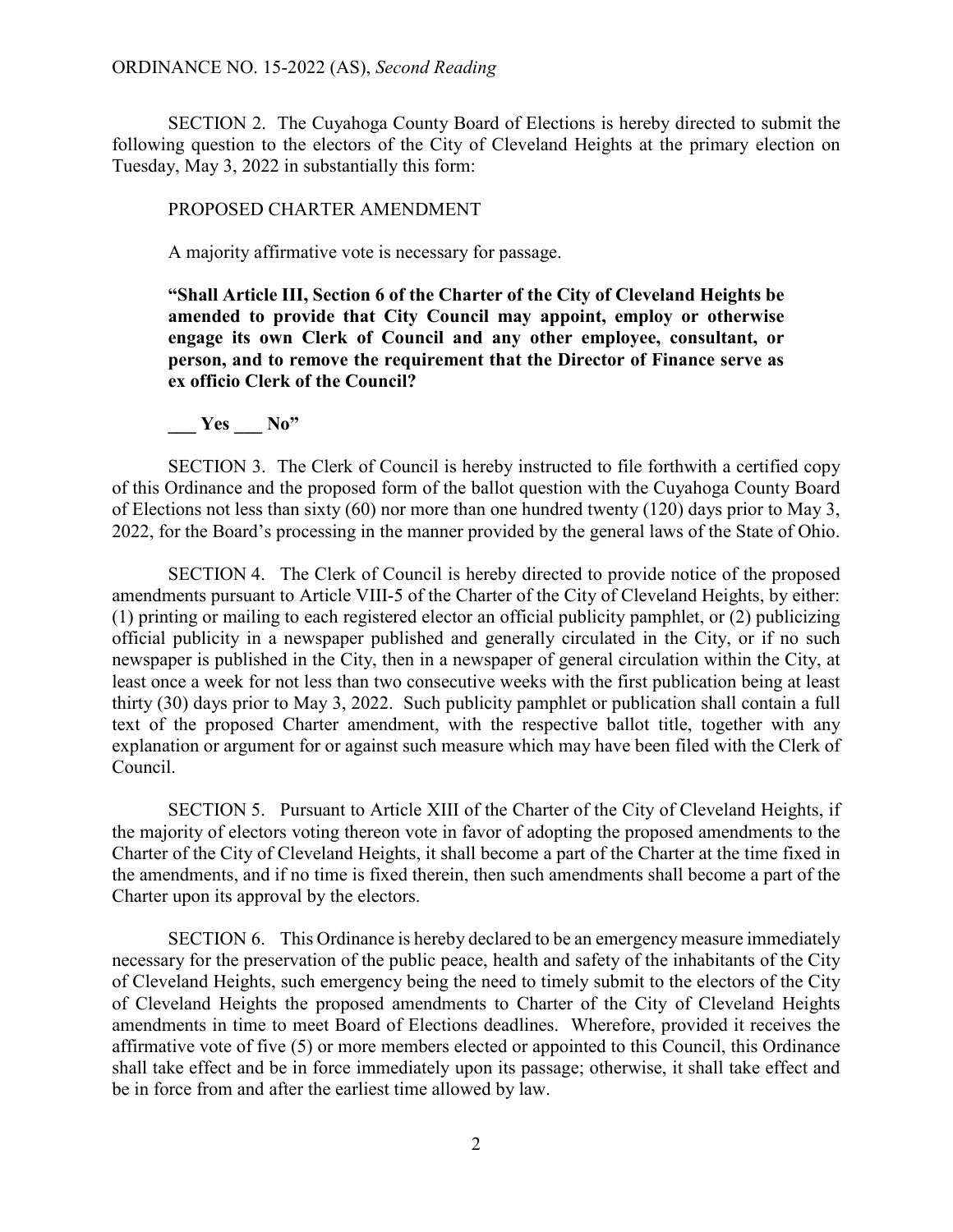MELODY JOY HART President of Council

 $\mathcal{L}_\text{max}$  and  $\mathcal{L}_\text{max}$  and  $\mathcal{L}_\text{max}$  and  $\mathcal{L}_\text{max}$  and  $\mathcal{L}_\text{max}$  and  $\mathcal{L}_\text{max}$ 

 AMY HIMMELEIN Clerk of Council

PASSED:

Presented to Mayor: Approved:

 KAHLIL SEREN Mayor